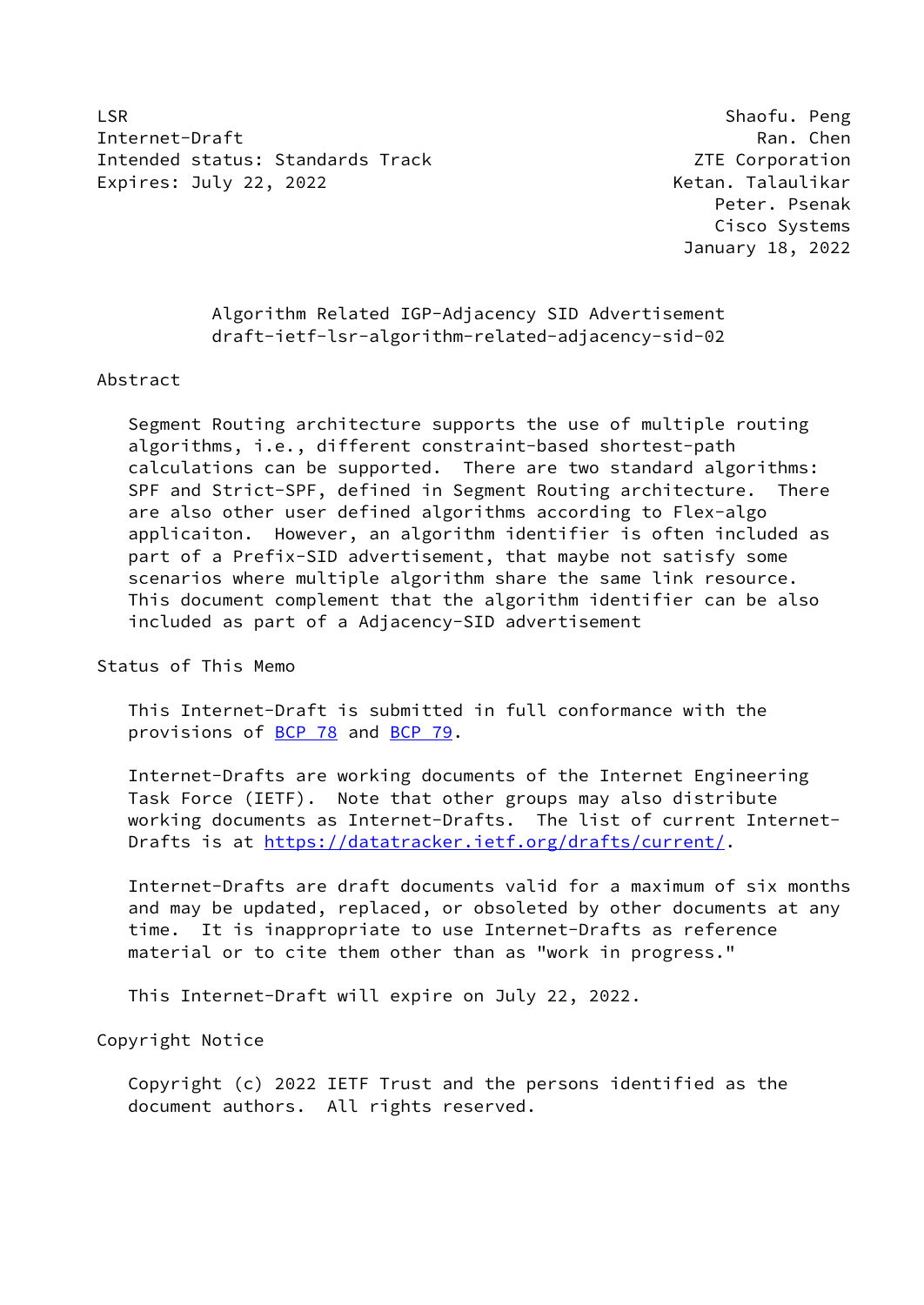<span id="page-1-1"></span>Internet-Draft algo-related adj-sid January 2022

This document is subject to **[BCP 78](https://datatracker.ietf.org/doc/pdf/bcp78)** and the IETF Trust's Legal Provisions Relating to IETF Documents [\(https://trustee.ietf.org/license-info](https://trustee.ietf.org/license-info)) in effect on the date of

 publication of this document. Please review these documents carefully, as they describe your rights and restrictions with respect to this document. Code Components extracted from this document must include Simplified BSD License text as described in Section 4.e of the Trust Legal Provisions and are provided without warranty as described in the Simplified BSD License.

Table of Contents

| $\perp$ .                                                     | $\overline{2}$  |
|---------------------------------------------------------------|-----------------|
| 2.                                                            | $\frac{3}{3}$   |
| $\underline{3}$ .                                             |                 |
| Adjacency Segment Identifier per Algorithm<br>4.              | $\overline{4}$  |
| 4.1. ISIS Adjacency Segment Identifier per Algorithm          | $\overline{4}$  |
| 4.1.1. ISIS Adjacency Segment Identifier (Adj-SID) per        |                 |
|                                                               | $\overline{4}$  |
| ISIS Adjacency Segment Identifier (LAN-Adj-SID) per<br>4.1.2. |                 |
| Algorithm Sub-TLV                                             | $\overline{5}$  |
| 4.2. OSPFv2 Adjacency Segment Identifier per Algorithm        | $\underline{6}$ |
| $4.2.1.$ OSPFv2 Adj-SID per Algorithm Sub-TLV                 | $\frac{6}{7}$   |
| 4.2.2. OSPFv2 LAN Adj-SID per Algorithm Sub-TLV               |                 |
| 4.3. OSPFv3 Adjacency Segment Identifier per Algorithm        |                 |
| 4.3.1. OSPFv3 Adj-SID per Algorithm Sub-TLV                   | $\frac{8}{9}$   |
| $4.3.2$ . OSPFv3 LAN Adj-SID per Algorithm Sub-TLV            |                 |
| $\overline{5}$ .                                              | <u>୨</u>        |
| 6.                                                            | 11              |
| 7.                                                            | 12              |
| 7.1. IANA ISIS Considerations                                 | 12              |
| 7.2. IANA OSPFv2 Considerations                               | 12              |
| 7.3. IANA OSPFv3 Considerations                               | 12              |
| 8.                                                            | 13              |
| 9.                                                            |                 |
|                                                               | 13              |
|                                                               | 13              |
|                                                               | 14              |

<span id="page-1-0"></span>[1](#page-1-0). Introduction

Segment Routing architecture [\[RFC8402](https://datatracker.ietf.org/doc/pdf/rfc8402)] supports the use of multiple routing algorithms, i.e., different constraint-based shortest-path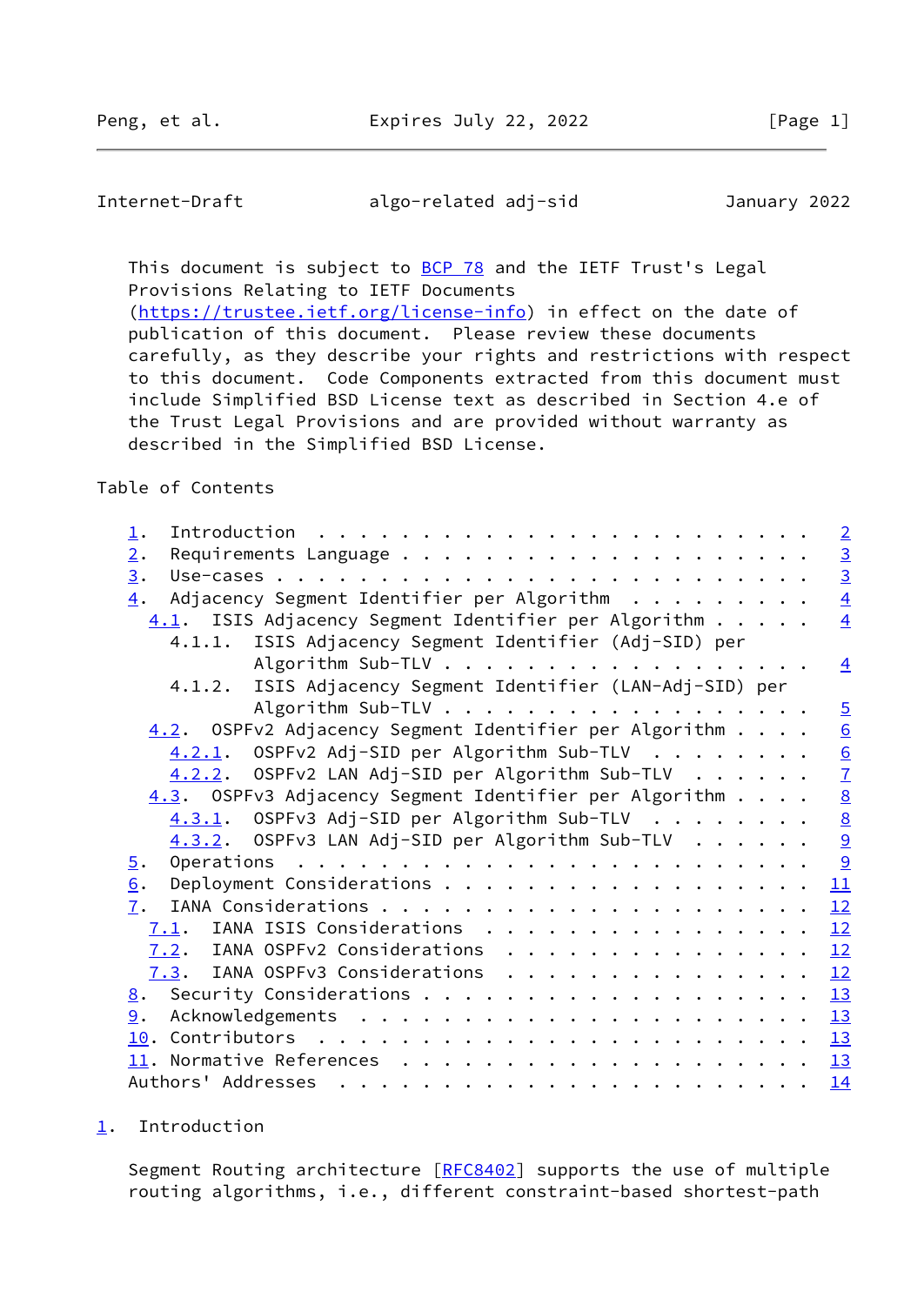calculations can be supported. There are two standard algorithms, i.e., SPF and Strict-SPF, that defined in Segment Routing architecture. For SPF, the packet is forwarded along the well known ECMP-aware Shortest Path First (SPF) algorithm employed by the IGPs. However, it is explicitly allowed for a midpoint to implement another

Peng, et al. **Expires July 22, 2022** [Page 2]

<span id="page-2-1"></span>Internet-Draft algo-related adj-sid January 2022

 forwarding based on local policy. For Strict Shortest Path First (Strict-SPF), it mandates that the packet be forwarded according to the ECMP-aware SPF algorithm and instructs any router in the path to ignore any possible local policy overriding the SPF decision.

 There are also other user defined algorithms according to IGP Flex Algorithm [[I-D.ietf-lsr-flex-algo](#page-14-2)]. IGP Flex Algorithm proposes a solution that allows IGPs themselves to compute constraint based paths over the network, and it also specifies a way of using Segment Routing (SR) Prefix-SIDs and SRv6 locators to steer packets along the constraint-based paths. It specifies a set of extensions to ISIS, OSPFv2 and OSPFv3 that enable a router to send TLVs that identify (a) calculation-type, (b) specify a metric-type, and (c )describe a set of constraints on the topology, that are to be used to compute the best paths along the constrained topology. A given combination of calculation-type, metric-type, and constraints is known as an FAD (Flexible Algorithm Definition).

 However, an algorithm identifier is often included as part of a Prefix-SID advertisement, that maybe not satisfy some scenarios where multiple algorithm share the same link resource. This document complement that the algorithm identifier can be also included as part of an Adjacency-SID advertisement for SR-MPLS. Note that SRv6 already has this function.

<span id="page-2-0"></span>[2](#page-2-0). Requirements Language

 The key words "MUST", "MUST NOT", "REQUIRED", "SHALL", "SHALL NOT", "SHOULD", "SHOULD NOT", "RECOMMENDED", "NOT RECOMMENDED", "MAY", and "OPTIONAL" in this document are to be interpreted as described in [BCP](https://datatracker.ietf.org/doc/pdf/bcp14) [14](https://datatracker.ietf.org/doc/pdf/bcp14) [[RFC2119\]](https://datatracker.ietf.org/doc/pdf/rfc2119) [\[RFC8174](https://datatracker.ietf.org/doc/pdf/rfc8174)] when, and only when, they appear in all capitals, as shown here.

<span id="page-2-2"></span>[3](#page-2-2). Use-cases

The main use-case is that a TI-LFA backup path computed in Flex-algo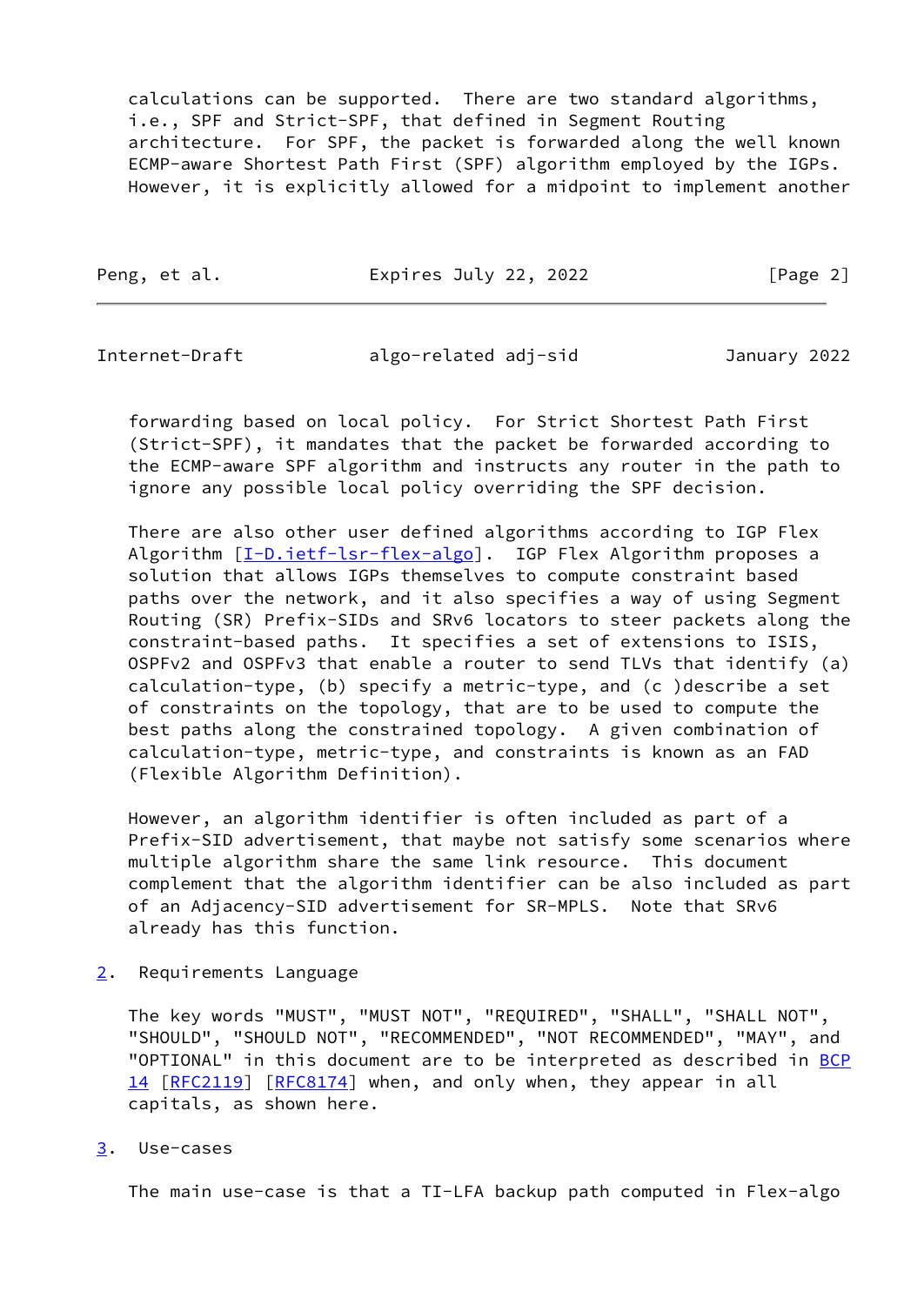plane may contain Adjacency Segments and require to contain an algorithm-aware Adjacency-SID, which can not only steer the traffic towards the link, but also distinguish traffic between different algorithms. Benefit from this, for the protected Adjacency-SID which belongs to a TI-LFA path within specific Flex-algo plane, the backup path of such Adjacency-SID can continue to follow the algorithm specific constraints that is consistent with the primary path. And, more enhancement treatments related with specific algorithm, such as statistics of traffic of different algorithms on the same link, etc, will be possible.

| Peng, et al. | Expires July 22, 2022 | [Page 3] |
|--------------|-----------------------|----------|
|--------------|-----------------------|----------|

<span id="page-3-1"></span>

Internet-Draft algo-related adj-sid January 2022

- <span id="page-3-0"></span>[4](#page-3-0). Adjacency Segment Identifier per Algorithm
- <span id="page-3-2"></span>[4.1](#page-3-2). ISIS Adjacency Segment Identifier per Algorithm

 [RFC8667] describes the IS-IS extensions that need to be introduced for Segment Routing operating on an MPLS data plane. It defined Adjacency Segment Identifier (Adj-SID) sub-TLV advertised with TLV- 22/222/23/223/141, and Adjacency Segment Identifier (LAN-Adj-SID) Sub-TLV advetised with TLV-22/222/23/223. Accordingly, this document defines two new optional Sub-TLVs, "ISIS Adjacency Segment Identifier (Adj-SID) per Algorithm Sub-TLV" and "ISIS Adjacency Segment Identifier (LAN-Adj-SID) per Algorithm Sub-TLV".

<span id="page-3-3"></span>[4.1.1](#page-3-3). ISIS Adjacency Segment Identifier (Adj-SID) per Algorithm Sub- TI<sub>V</sub>

 ISIS Adjacency Segment Identifier (Adj-SID) per Algorithm Sub-TLV has the following format:

 $0$  1 2 3 0 1 2 3 4 5 6 7 8 9 0 1 2 3 4 5 6 7 8 9 0 1 2 3 4 5 6 7 8 9 0 1 +-+-+-+-+-+-+-+-+-+-+-+-+-+-+-+-+-+-+-+-+-+-+-+-+-+-+-+-+-+-+-+-+ | Type | Length | Flags | Weight | +-+-+-+-+-+-+-+-+-+-+-+-+-+-+-+-+-+-+-+-+-+-+-+-+-+-+-+-+-+-+-+-+ Algorithm +-+-+-+-+-+-+-+-+-+-+-+-+-+-+-+-+-+-+-+-+-+-+-+-+-+-+-+-+-+-+-+-+ | SID/Label/Index (variable) | +-+-+-+-+-+-+-+-+-+-+-+-+-+-+-+-+-+-+-+-+-+-+-+-+-+-+-+-+-+-+-+-+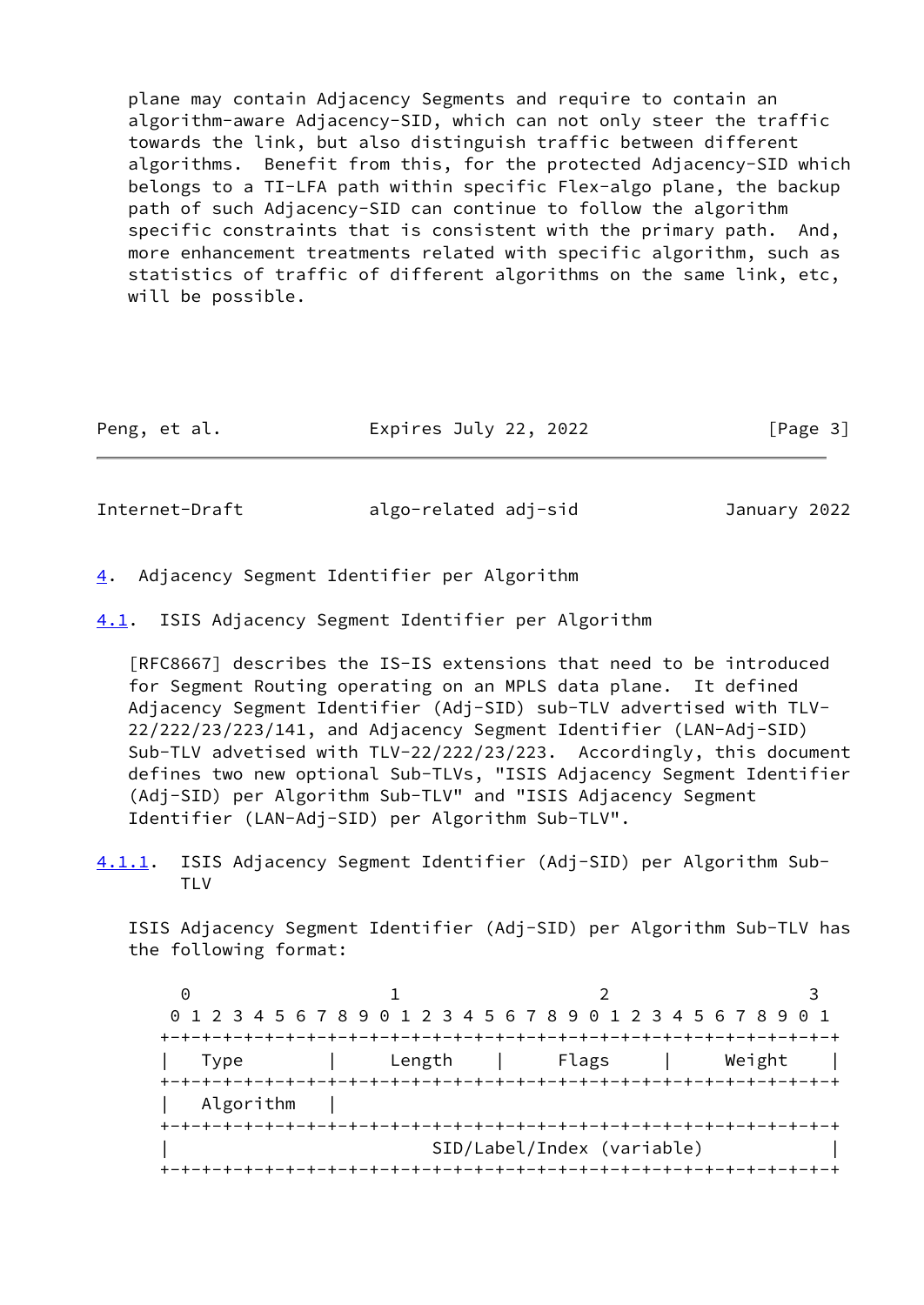Figure 1: ISIS Adjacency Segment Identifier (Adj-SID) per Algorithm Format

where:

Type: TBA1.

Length: 6 or 7 depending on size of the SID.

Flags: Refer to Adjacency Segment Identifier (Adj-SID) sub-TLV.

Weight: Refer to Adjacency Segment Identifier (Adj-SID) sub-TLV.

 Algorithm: The Algorithm field contains the identifier of the algorithm the router uses to apply algorithm specific treatment configured on the adjacency.

 SID/Label/Index: Refer to Adjacency Segment Identifier (Adj-SID) sub- TLV.

| Peng, et al. | Expires July 22, 2022 | [Page 4] |
|--------------|-----------------------|----------|
|              |                       |          |

<span id="page-4-0"></span>Internet-Draft algo-related adj-sid January 2022

 For a P2P link, an SR-capable router MAY allocate different Adj-SIDs for different algorithms, if this link participates in the plane related to different algorithms.

<span id="page-4-1"></span>[4.1.2](#page-4-1). ISIS Adjacency Segment Identifier (LAN-Adj-SID) per Algorithm Sub-TLV

 ISIS Adjacency Segment Identifier (LAN-Adj-SID) per Algorithm Sub-TLV has the following format:

0 1 2 3 0 1 2 3 4 5 6 7 8 9 0 1 2 3 4 5 6 7 8 9 0 1 2 3 4 5 6 7 8 9 0 1 +-+-+-+-+-+-+-+-+-+-+-+-+-+-+-+-+-+-+-+-+-+-+-+-+-+-+-+-+-+-+-+-+ | Type | Length | Flags | Weight | +-+-+-+-+-+-+-+-+-+-+-+-+-+-+-+-+-+-+-+-+-+-+-+-+-+-+-+-+-+-+-+-+ Algorithm +-+-+-+-+-+-+-+-+-+-+-+-+-+-+-+-+-+-+-+-+-+-+-+-+-+-+-+-+-+-+-+-+ Neighbor System-ID (ID length octets) + +-+-+-+-+-+-+-+-+-+-+-+-+-+-+-+-+ | | +-+-+-+-+-+-+-+-+-+-+-+-+-+-+-+-+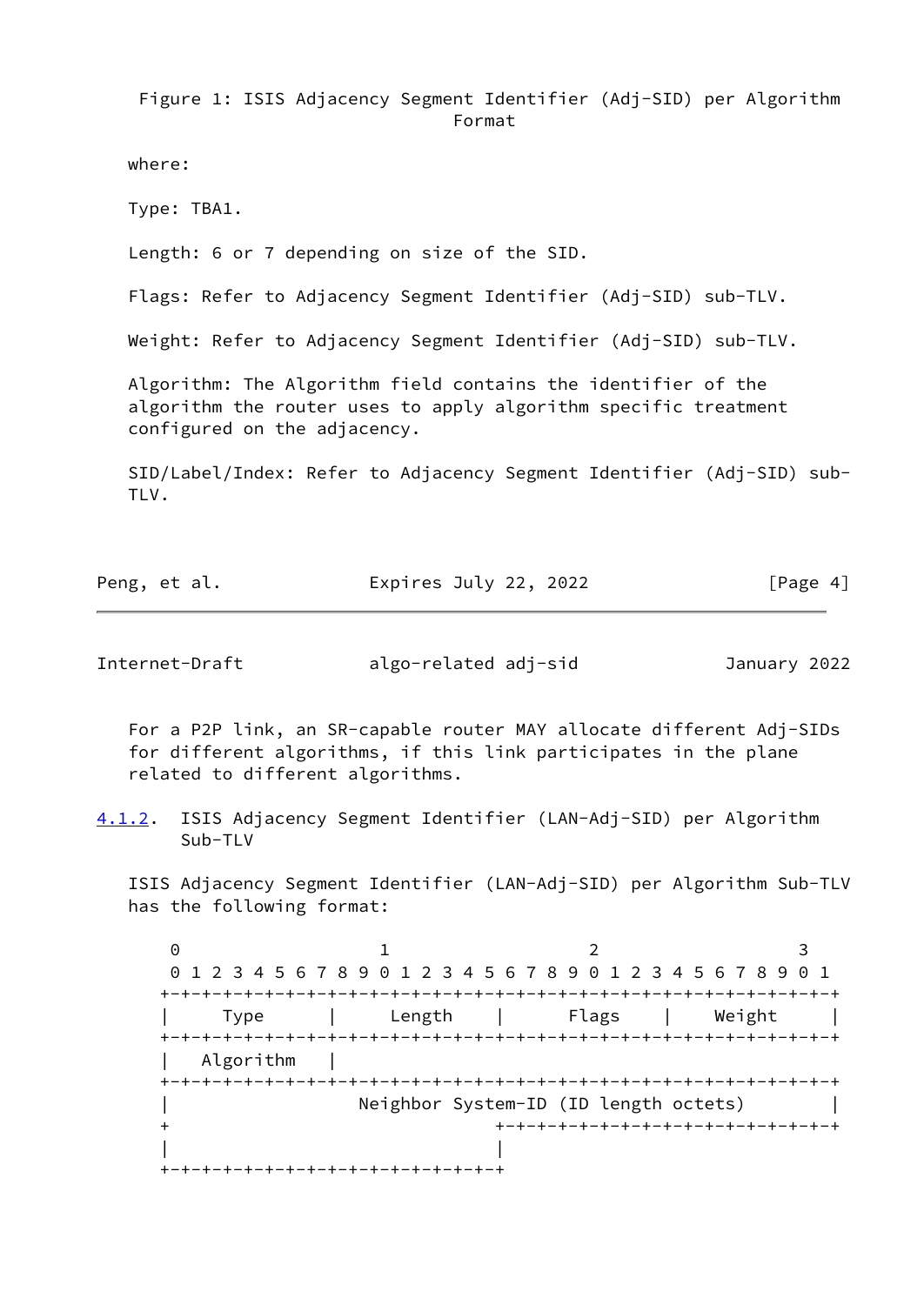+-+-+-+-+-+-+-+-+-+-+-+-+-+-+-+-+-+-+-+-+-+-+-+-+-+-+-+-+-+-+-+-+ | SID/Label/Index (variable) | +-+-+-+-+-+-+-+-+-+-+-+-+-+-+-+-+-+-+-+-+-+-+-+-+-+-+-+-+-+-+-+-+

 Figure 2: ISIS Adjacency Segment Identifier (LAN-Adj-SID) per Algorithm Format

where:

Type: TBA2.

Length: Variable.

Flags: Refer to Adjacency Segment Identifier (LAN-Adj-SID) Sub-TLV.

Weight: Refer to Adjacency Segment Identifier (LAN-Adj-SID) Sub-TLV.

 Algorithm: The Algorithm field contains the identifier of the algorithm the router uses to apply algorithm specific treatment configured on the adjacency.

 SID/Label/Index: Refer to Adjacency Segment Identifier (LAN-Adj-SID) Sub-TLV.

| Peng, et al. | Expires July 22, 2022 | [Page 5] |
|--------------|-----------------------|----------|
|              |                       |          |

<span id="page-5-1"></span>Internet-Draft algo-related adj-sid January 2022

 For a broadcast link, an SR-capable router MAY allocate different Adj-SIDs for different algorithms, if this link participates in the plane related to different algorithms.

<span id="page-5-0"></span>[4.2](#page-5-0). OSPFv2 Adjacency Segment Identifier per Algorithm

 [RFC8665] describes the OSPFv2 extensions that need to be introduced for Segment Routing operating on an MPLS data plane. It defined Adj- SID Sub-TLV and LAN Adj-SID Sub-TLV advertised with Extended Link TLV defined in [[RFC7684\]](https://datatracker.ietf.org/doc/pdf/rfc7684). Accordingly, this document defines two new optional Sub-TLVs, "OSPFv2 Adj-SID per Algorithm Sub-TLV" and "OSPFv2 LAN Adj-SID per Algorithm Sub-TLV".

<span id="page-5-2"></span>[4.2.1](#page-5-2). OSPFv2 Adj-SID per Algorithm Sub-TLV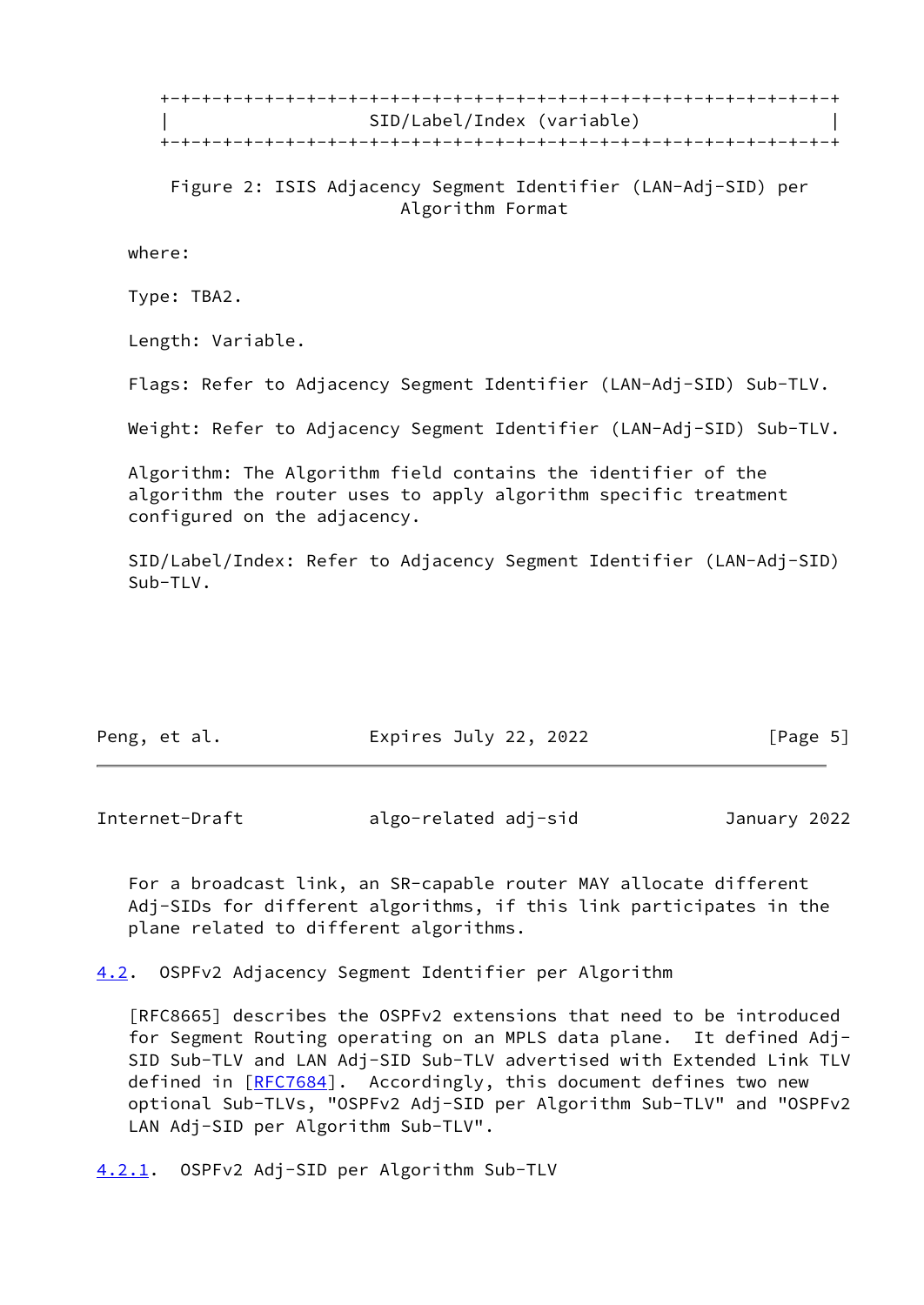OSPFv2 Adj-SID per Algorithm Sub-TLV has the following format:

0 1 2 3 0 1 2 3 4 5 6 7 8 9 0 1 2 3 4 5 6 7 8 9 0 1 2 3 4 5 6 7 8 9 0 1 +-+-+-+-+-+-+-+-+-+-+-+-+-+-+-+-+-+-+-+-+-+-+-+-+-+-+-+-+-+-+-+-+ | Type | Length | +-+-+-+-+-+-+-+-+-+-+-+-+-+-+-+-+-+-+-+-+-+-+-+-+-+-+-+-+-+-+-+-+ Algorithm | MT-ID | Weight | +-+-+-+-+-+-+-+-+-+-+-+-+-+-+-+-+-+-+-+-+-+-+-+-+-+-+-+-+-+-+-+-+ | SID/Label/Index (variable) | +-+-+-+-+-+-+-+-+-+-+-+-+-+-+-+-+-+-+-+-+-+-+-+-+-+-+-+-+-+-+-+-+

Figure 3: OSPFv2 Adj-SID per Algorithm Format

where:

Type: TBA3

Length: 7 or 8 octets, depending on the V-Flag.

Flags: Refer to OSPFv2 Adj-SID Sub-TLV.

 Algorithm: The Algorithm field contains the identifier of the algorithm the router uses to apply algorithm specific treatment configured on the adjacency.

MT-ID: Refer to OSPFv2 Adj-SID Sub-TLV.

Weight: Refer to OSPFv2 Adj-SID Sub-TLV.

SID/Index/Label: Refer to OSPFv2 Adj-SID Sub-TLV.

| Peng, et al. | Expires July 22, 2022 | [Page 6] |
|--------------|-----------------------|----------|
|--------------|-----------------------|----------|

<span id="page-6-1"></span>Internet-Draft algo-related adj-sid January 2022

 For a P2P link, an SR-capable router MAY allocate different Adj-SIDs for different algorithms, if this link participates in the plane related to different algorithms.

<span id="page-6-0"></span>[4.2.2](#page-6-0). OSPFv2 LAN Adj-SID per Algorithm Sub-TLV

OSPFv2 LAN Adj-SID per Algorithm Sub-TLV has the following format: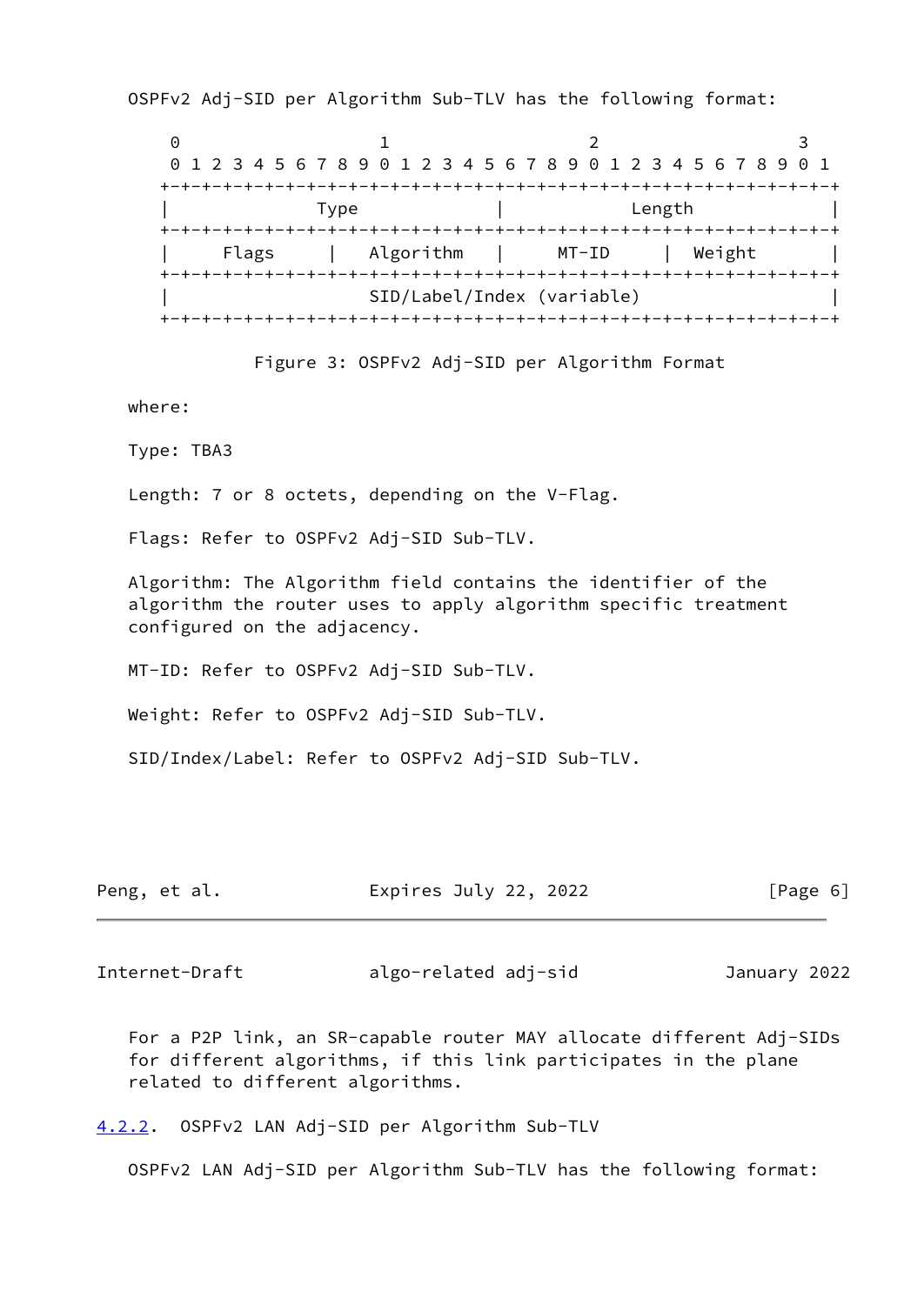

Figure 4: OSPFv2 LAN Adj-SID per Algorithm Format

where:

Type: TBA4

Length: 11 or 12 octets, depending on the V-Flag.

Flags: Refer to OSPFv2 LAN Adj-SID Sub-TLV.

 Algorithm: The Algorithm field contains the identifier of the algorithm the router uses to apply algorithm specific treatment configured on the adjacency.

MT-ID: Refer to OSPFv2 LAN Adj-SID Sub-TLV.

Weight: Refer to OSPFv2 LAN Adj-SID Sub-TLV.

Neighbor ID: Refer to OSPFv2 LAN Adj-SID Sub-TLV.

SID/Index/Label: Refer to OSPFv2 LAN Adj-SID Sub-TLV.

 For a broadcast link, an SR-capable router MAY allocate different Adj-SIDs for different algorithms, if this link participates in the plane related to different algorithms.

| Peng, et al. | Expires July 22, 2022 | [Page 7] |
|--------------|-----------------------|----------|
|--------------|-----------------------|----------|

<span id="page-7-1"></span>Internet-Draft algo-related adj-sid January 2022

<span id="page-7-0"></span>[4.3](#page-7-0). OSPFv3 Adjacency Segment Identifier per Algorithm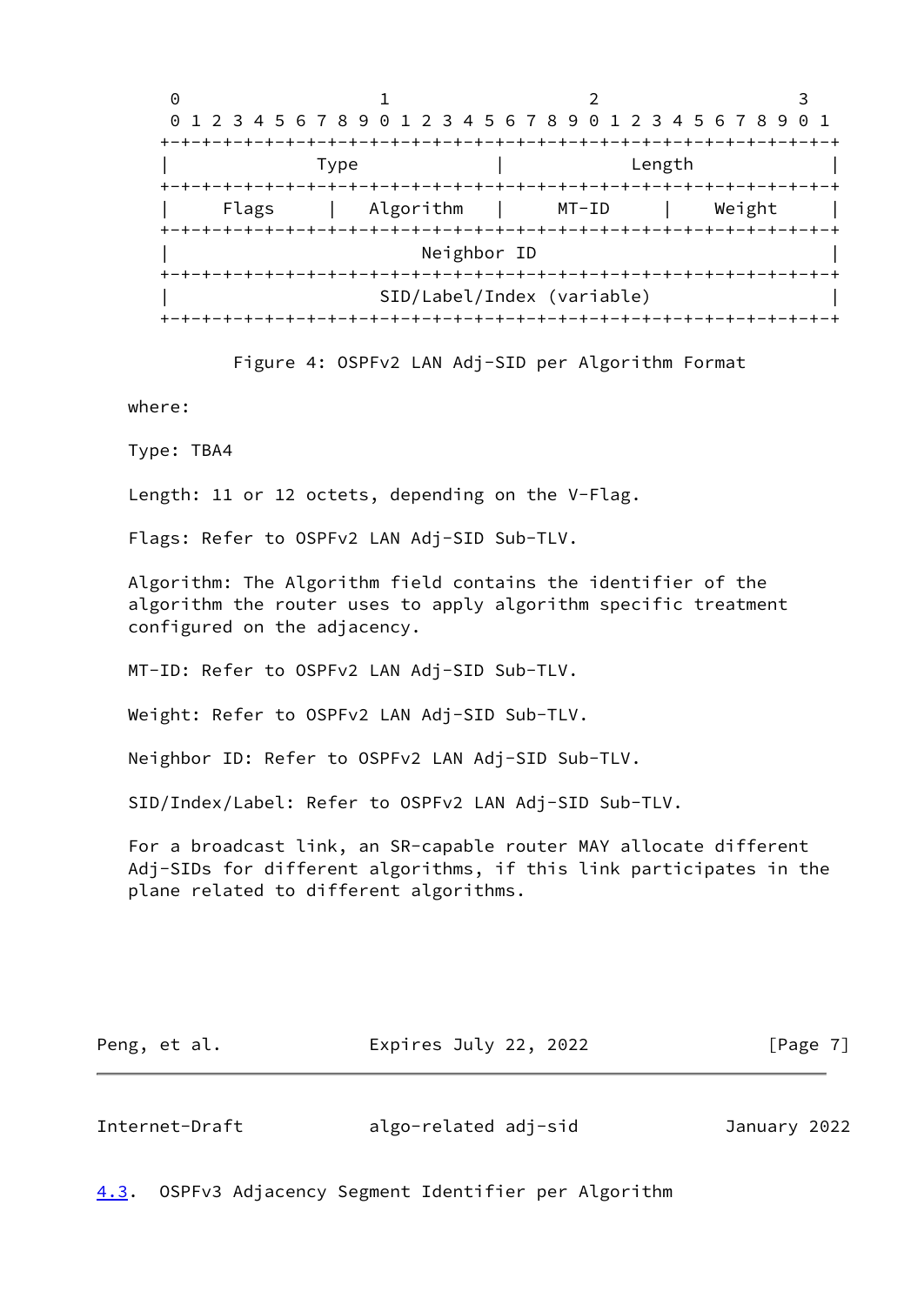[RFC8666] describes the OSPFv3 extensions that need to be introduced for Segment Routing operating on an MPLS data plane. It defined Adj- SID Sub-TLV and LAN Adj-SID Sub-TLV advertised with Router-Link TLV as defined in [[RFC8362](https://datatracker.ietf.org/doc/pdf/rfc8362)]. Accordingly, this document defines two new optional Sub-TLVs, "OSPFv3 Adj-SID per Algorithm Sub-TLV" and "OSPFv3 LAN Adj-SID per Algorithm Sub-TLV".

#### <span id="page-8-0"></span>[4.3.1](#page-8-0). OSPFv3 Adj-SID per Algorithm Sub-TLV

OSPFv3 Adj-SID per Algorithm Sub-TLV has the following format:

| 0 1 2 3 4 5 6 7 8 9 0 1 2 3 4 5 6 7 8 9 0 1 2 3 4 5 6 7 8 9 0 1<br>Length<br>Type<br>Algorithm<br>Weight<br>Reserved<br>Flags<br>SID/Label/Index (variable) |  |  |  |
|-------------------------------------------------------------------------------------------------------------------------------------------------------------|--|--|--|
|                                                                                                                                                             |  |  |  |
|                                                                                                                                                             |  |  |  |
|                                                                                                                                                             |  |  |  |
|                                                                                                                                                             |  |  |  |
|                                                                                                                                                             |  |  |  |



where:

Type: TBA5

Length: 7 or 8 octets, depending on the V-Flag.

Flags: Refer to OSPFv3 Adj-SID Sub-TLV.

Weight: Refer to OSPFv3 Adj-SID Sub-TLV.

 Algorithm: The Algorithm field contains the identifier of the algorithm the router uses to apply algorithm specific treatment configured on the adjacency.

Reserved: SHOULD be set to 0 on transmission and MUST be ignored on reception.

SID/Index/Label: Refer to OSPFv3 Adj-SID Sub-TLV.

 For a P2P link, an SR-capable router MAY allocate different Adj-SIDs for different algorithms, if this link participates in the plane related to different algorithms.

Peng, et al. **Expires July 22, 2022** [Page 8]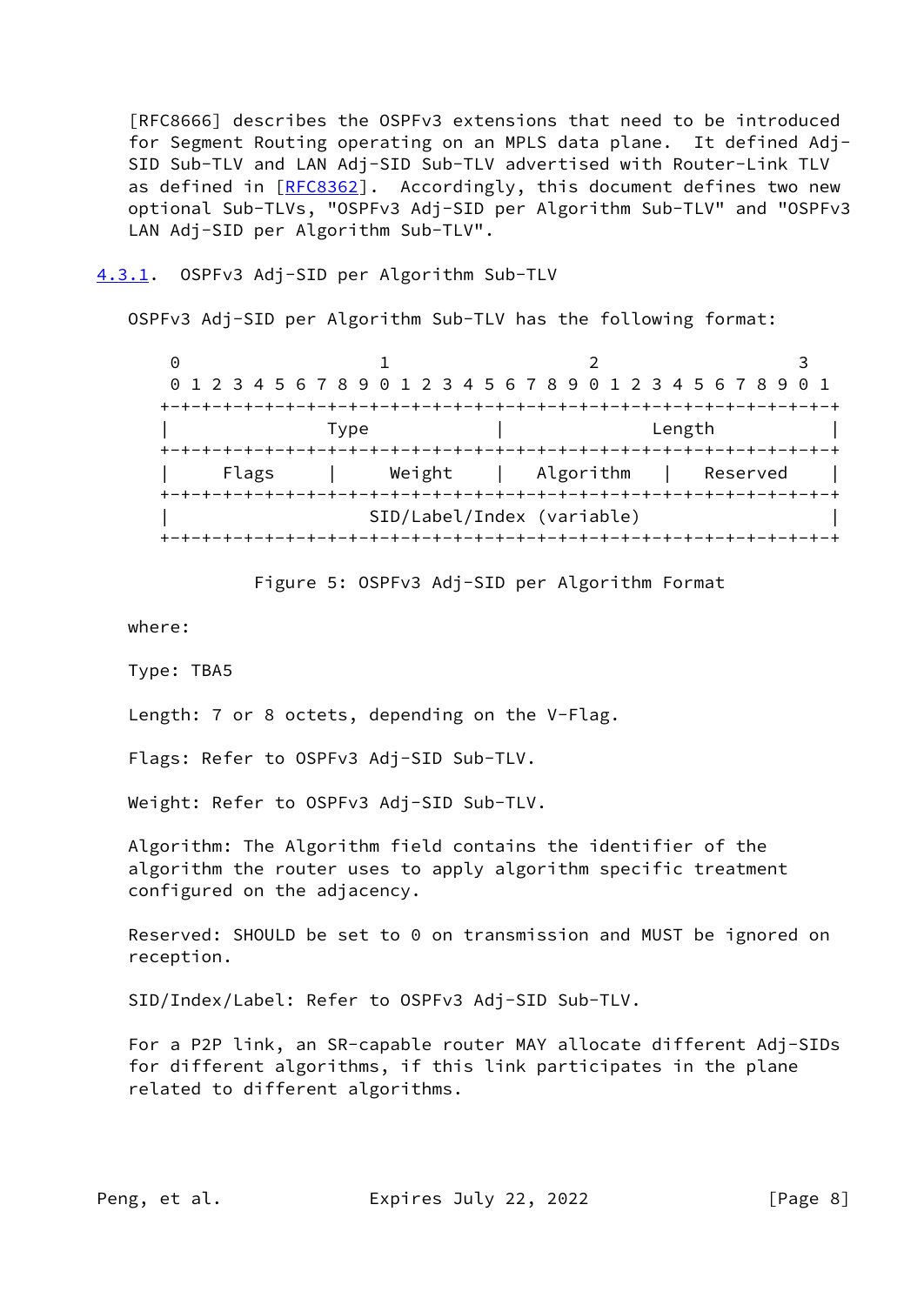<span id="page-9-1"></span>Internet-Draft algo-related adj-sid January 2022

#### <span id="page-9-0"></span>[4.3.2](#page-9-0). OSPFv3 LAN Adj-SID per Algorithm Sub-TLV

OSPFv3 LAN Adj-SID per Algorithm Sub-TLV has the following format:

0 1 2 3 0 1 2 3 4 5 6 7 8 9 0 1 2 3 4 5 6 7 8 9 0 1 2 3 4 5 6 7 8 9 0 1 +-+-+-+-+-+-+-+-+-+-+-+-+-+-+-+-+-+-+-+-+-+-+-+-+-+-+-+-+-+-+-+-+ | Type | Length | +-+-+-+-+-+-+-+-+-+-+-+-+-+-+-+-+-+-+-+-+-+-+-+-+-+-+-+-+-+-+-+-+ | Flags | Weight | Algorithm | Reserved | +-+-+-+-+-+-+-+-+-+-+-+-+-+-+-+-+-+-+-+-+-+-+-+-+-+-+-+-+-+-+-+-+ Neighbor ID +-+-+-+-+-+-+-+-+-+-+-+-+-+-+-+-+-+-+-+-+-+-+-+-+-+-+-+-+-+-+-+-+ | SID/Label/Index (variable) | +-+-+-+-+-+-+-+-+-+-+-+-+-+-+-+-+-+-+-+-+-+-+-+-+-+-+-+-+-+-+-+-+

Figure 6: OSPFv3 LAN Adj-SID per Algorithm Format

where:

Type: TBA6

Length: 11 or 12 octets, depending on the V-Flag.

Flags: Refer to OSPFv3 LAN Adj-SID Sub-TLV.

Weight: Refer to OSPFv3 LAN Adj-SID Sub-TLV.

 Algorithm: The Algorithm field contains the identifier of the algorithm the router uses to apply algorithm specific treatment configured on the adjacency.

Reserved: SHOULD be set to 0 on transmission and MUST be ignored on reception.

Neighbor ID: Refer to OSPFv3 LAN Adj-SID Sub-TLV.

SID/Index/Label: Refer to OSPFv3 LAN Adj-SID Sub-TLV.

 For a broadcast link, an SR-capable router MAY allocate different Adj-SIDs for different algorithms, if this link participates in the plane related to different algorithms.

<span id="page-9-2"></span>[5](#page-9-2). Operations

The method introduced in this document enables the traffic of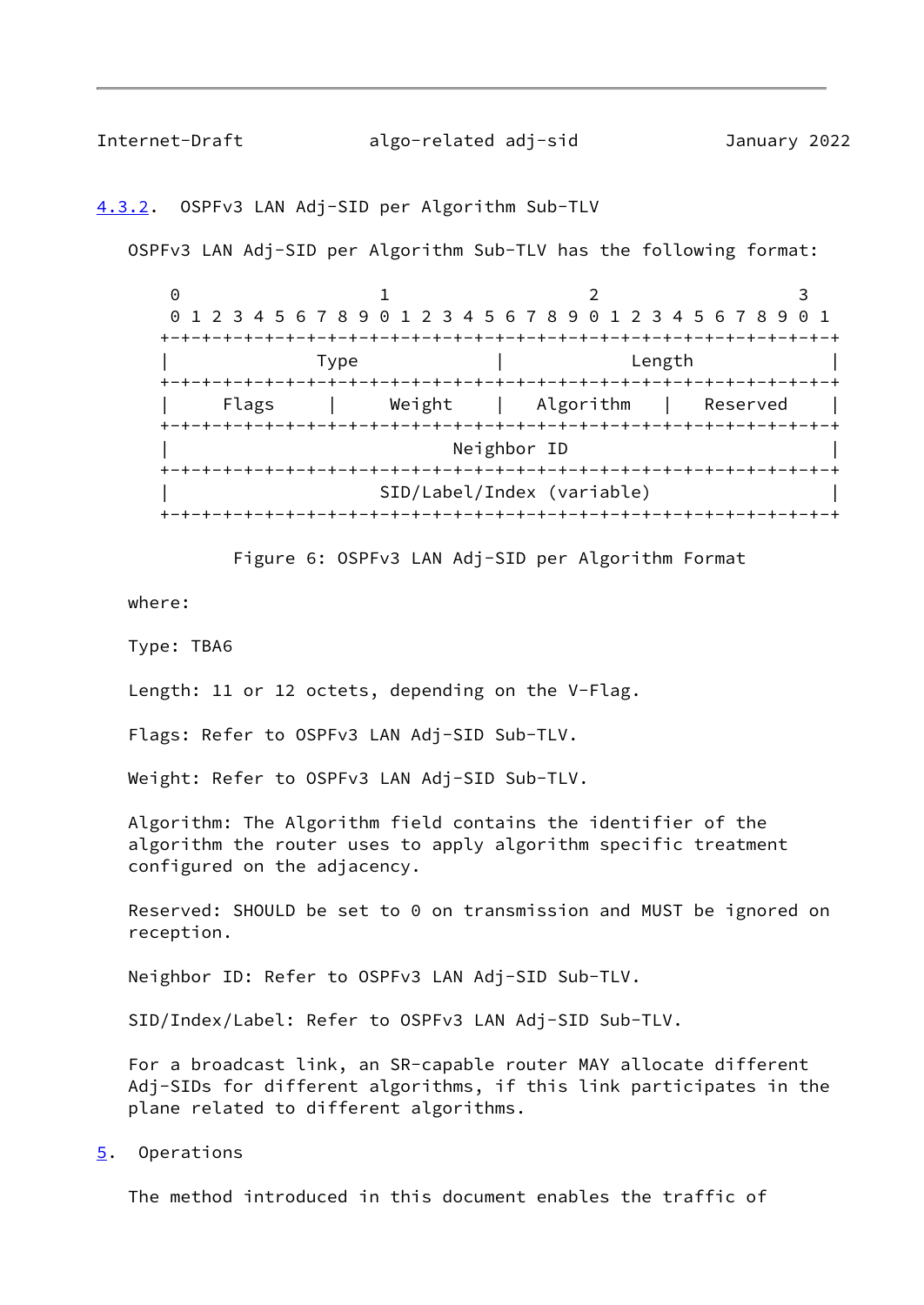different flex-algo plane to be distinguished on the same link, so that these traffic can be applied with different local treatment

| Peng, et al. | Expires July 22, 2022 | [Page 9] |
|--------------|-----------------------|----------|
|--------------|-----------------------|----------|

Internet-Draft algo-related adj-sid January 2022

 (such as providing different repair path, traffic statistics, etc) per algorithm.

 Depending on the implementation, operators can configure multiple Adacency-SIDs each for different algorithm on the same link. One of the difficulties is that during this configuration phase it is not straightforward for a link to be included in an Flex-algo plane, as this can only be determined after all nodes in the network have negotiated the FAD. A simple way is that as long as an IGP instance enable an algorithm for a level/area, all links joined to that level/ area should allocate Adjacency-SIDs for that algorithm statically, however, this will waste SID resources.

 It is RECOMMENDEDED to allocate and withdraw Adjacency-SID per algorithm dynamically according to the result of FAD negotiation, i.e., Adjacency-SID per algorithm is assigned only to those links that have joined the Flex-algo plane.

The following figure shows an example of Adjacency-SID per algorithm.

|                           | $[S1]$ --------[D]--------[S2] |             |
|---------------------------|--------------------------------|-------------|
|                           |                                |             |
|                           |                                |             |
|                           |                                |             |
| $\mathsf{TA}$<br>-------- | $--[B]$                        | $------[C]$ |

Figure 7: Flex-algo LFA Path with Adjacency-SID per Algorithm

 Suppose that node S1, A, B, D and their inter-connected links belongs to FA-id 128 plane, and S2, B, C, D and their inter-connected links belongs to FA-id 129 plane. The IGP metric of link B-D is 100, and all other links have IGP metric 1. Both FA-id 128 and 129 use IGP default metric type for path calculation. In FA-id 128 plane, from S1 to destination D, the primary path is S1-D, and the TI-LFA backup path is segment list {node(B), adjacency(B-D)}. Similarly, In FA-id 129 plane, from S2 to destination D, the primary path is S2-D, and the TI-LFA backup path is segment list {node(B), adjacency(B-D)}. The above TI-LFA path of FA-id 128 plane can be translated to {node- SID(B)@FA-id128, adjacency-SID(B-D)@FA-id128}, and TI-LFA path of FA-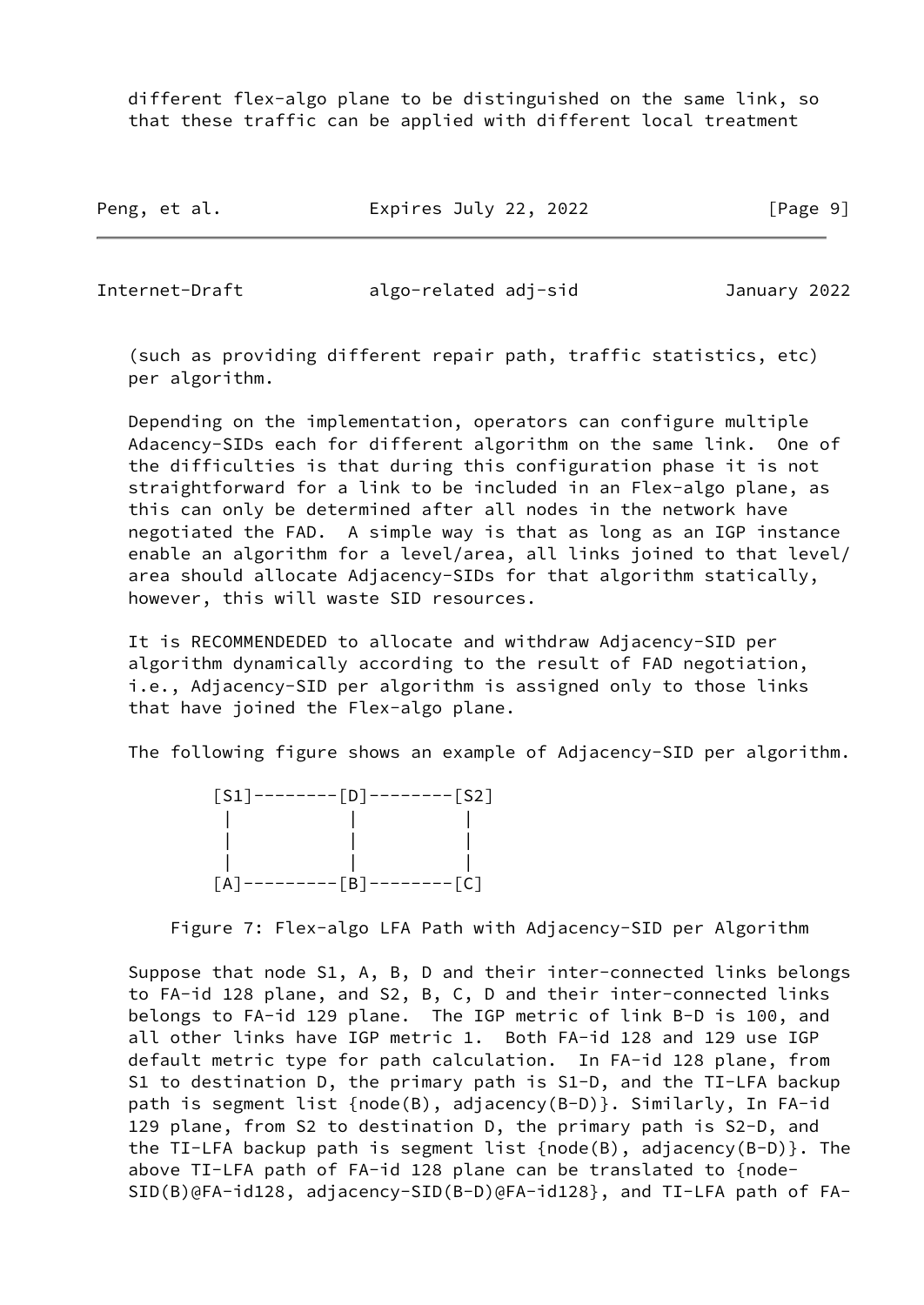id 129 plane will be translate to {node-SID(B)@FA-id129, adjacency- SID(B-D)@FA-id129}. So that node B can distinguish the flow of FA-id 128 and FA-id 129 based on different adjacency-SID(B-D), and take different treatments of them when they are send to the same outgoing link B-D.

Peng, et al. Expires July 22, 2022 [Page 10]

<span id="page-11-1"></span>Internet-Draft algo-related adj-sid January 2022

<span id="page-11-0"></span>[6](#page-11-0). Deployment Considerations

When multiple flex-algos are deployed in the network and they share the same link, multiple algorithm specific Adjacency-SIDs may need to be allocated on such a link, to distinguish the traffic of different algorithms and provide possible different treatment.

 Even if a link is only used by a single flex-algo, because the link always belongs to algorithm 0 by default, both the traditional Adjacency-SID (termd as adj-sid@algo-0) and the algorithm specific Adjacency-SID (termd as adj-sid@algo-x) may need to be allocated on that link, so that the potentional repair paths of the two Adjacency- SIDs can be distinguished.

 If the topology of multiple flex-algo planes, and physical topology, are isomorphic, that is, they contain the same nodes and same inter connected links, but due to the differences between these FADs (such as different metric types), different repair paths will also be calculated on the same topology. Therefore, multiple algorithm specific Adjacency-SIDs may still need to be provided on the same link.

 It is not recommended to bind a link to algorithm 1 (Strict SPF) and allocate adj-sid@algo-1. Such Adjacency-SID is no useful.

 The operator may configure the policy on the node to turn off the algorithm specific processing capability for each algorithm, and the node will not allocate algorithm specific Adjacency-SIDs on the links those joined to the flex-algo plane, this is a local behavior. As mentioned before, the algorithm specific processing capability can be further subdivided into repair path per algorithm, statistics per algorithm, etc. Assuming that a node only wants to support the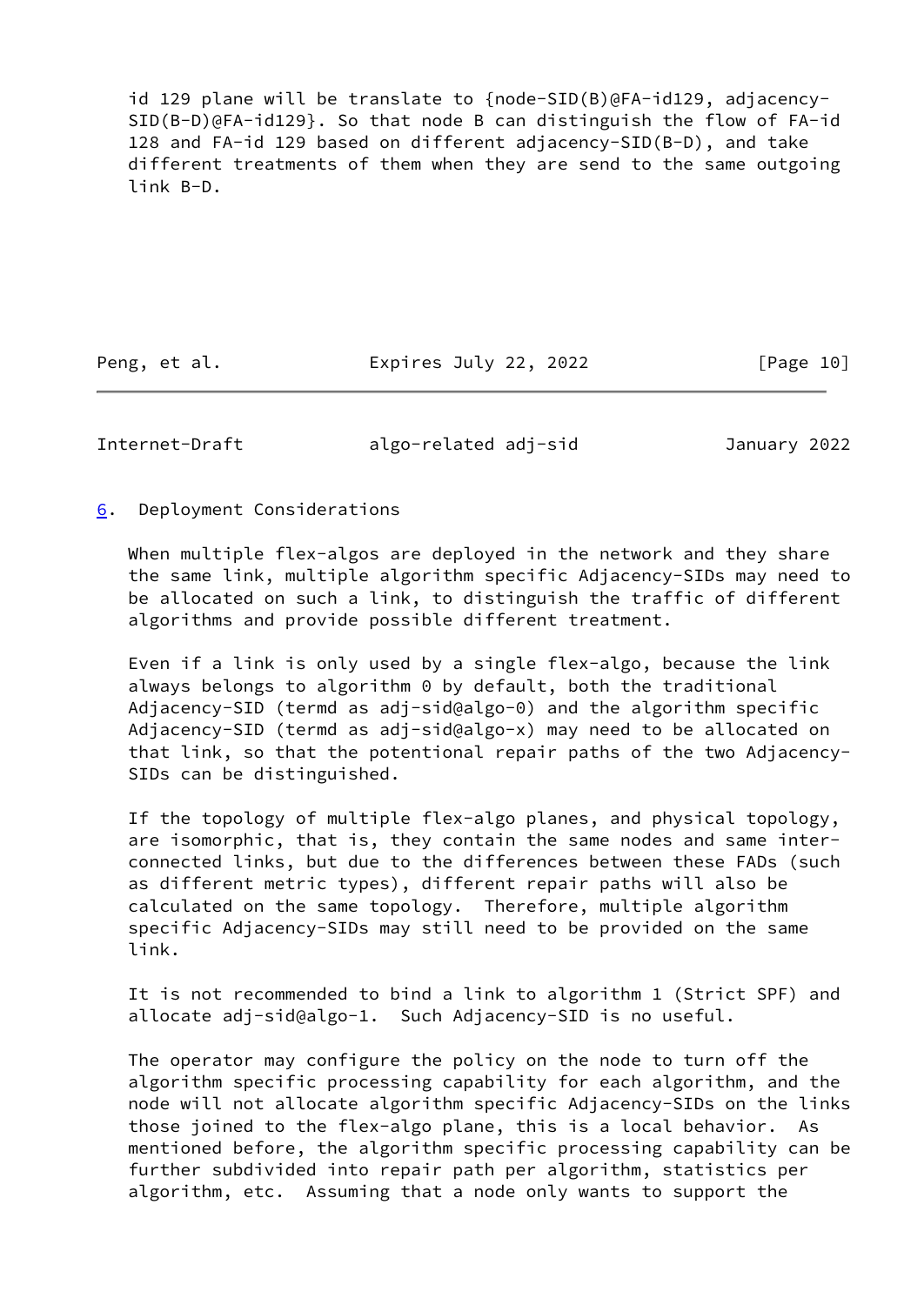capability of repair path per algorithm, in this case, for an individual link, it is also controlled by the adjacency backup capability. When adjacency backup is disabled, it will let the capablitiy of repair path per algorithm be also invalid, so the link does not need to allocate algorithm specific Adjacency-SIDs.

 In any case, when instantiate a segment list (such as a TI-LFA path) within a specific flex-algo plane, for each Adjacency Segment of that list, if it has a corresponding algorithm specific Adjacency-SID, the algorithm specific Adjacency-SID MUST be used to construct SID list; if it has not, traditional Adjacency-SID can be used.

| Peng, et al. | Expires July 22, 2022 | [Page 11] |
|--------------|-----------------------|-----------|
|              |                       |           |

<span id="page-12-1"></span>

| Internet-Draft | algo-related adj-sid | January 2022 |
|----------------|----------------------|--------------|
|                |                      |              |

### <span id="page-12-0"></span>[7](#page-12-0). IANA Considerations

### <span id="page-12-2"></span>[7.1](#page-12-2). IANA ISIS Considerations

 This document makes the following registrations in the "Sub-TLVs for TLV 22, 23, 25, 141, 222, and 223" registry.

|      | Type   Description                                      |     |  | 22   23   25   141   222   223 |  |
|------|---------------------------------------------------------|-----|--|--------------------------------|--|
|      | Adjacency Segment<br>TBA1   Identifier per<br>Algorithm | ' y |  |                                |  |
| TBA2 | LAN Adjacency<br>Segment Identifier<br>per Algorithm    | y v |  |                                |  |

## <span id="page-12-3"></span>[7.2](#page-12-3). IANA OSPFv2 Considerations

 This document makes the following registrations in the OSPFv2 Extended Link TLV Sub-TLVs Registry.

+-------+------------------------------------------+---------------+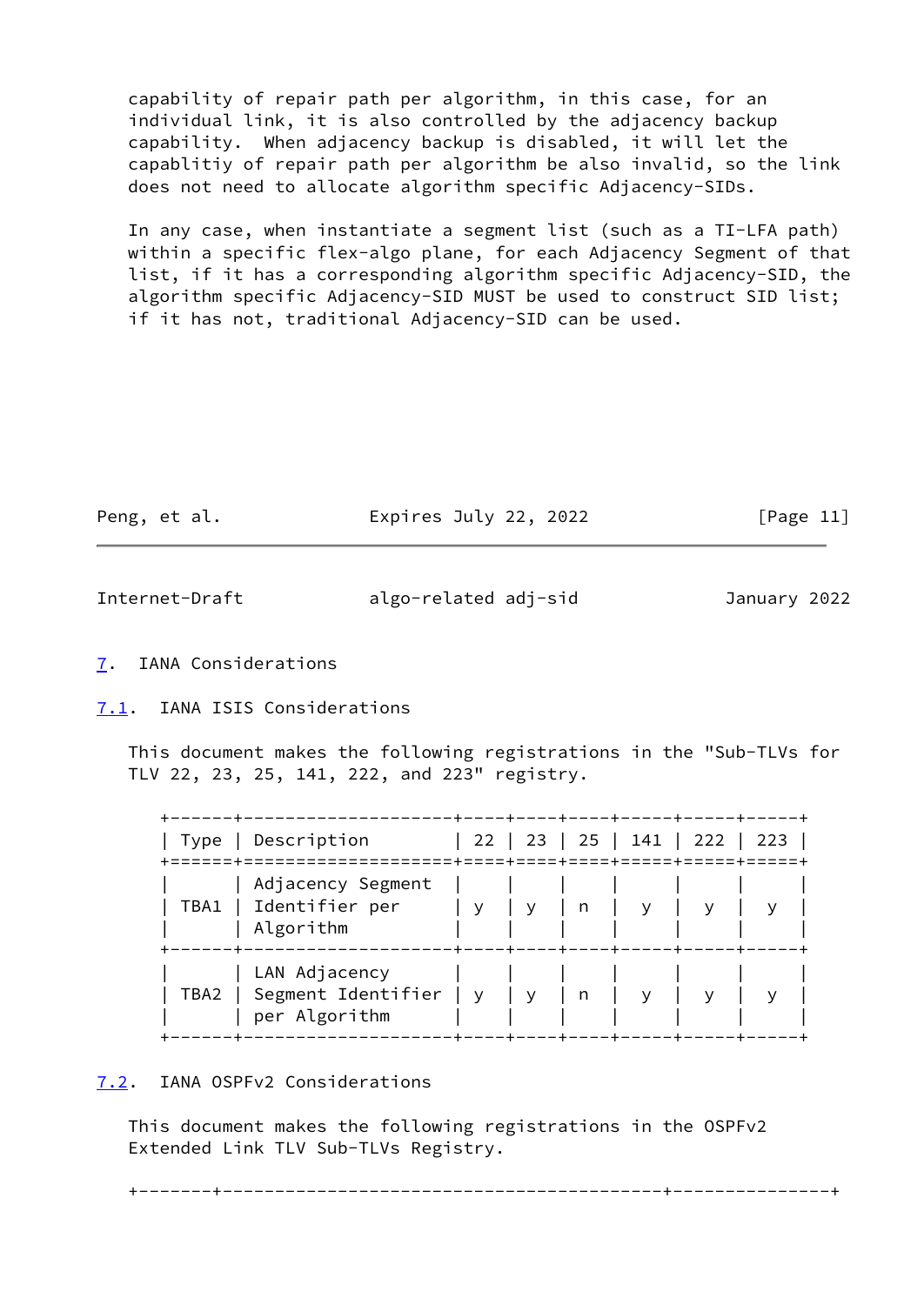| Value   Description                                             | Reference                               |
|-----------------------------------------------------------------|-----------------------------------------|
| TBA3   OSPFv2 Adj-SID per Algorithm Sub-TLV                     | This document  <br>---+---------------+ |
| TBA4   OSPF∨2 LAN Adj-SID per Algorithm Sub-TLV   This document |                                         |

### <span id="page-13-0"></span>[7.3](#page-13-0). IANA OSPFv3 Considerations

 This document makes the following registrations in the "OSPFv3 Extended-LSA Sub-TLVs" Registry.

| Value   Description                                             | Reference     |
|-----------------------------------------------------------------|---------------|
| TBA5   OSPFv3 Adj-SID per Algorithm Sub-TLV                     | This document |
| TBA6   OSPFv3 LAN Adj-SID per Algorithm Sub-TLV   This document |               |

<span id="page-13-2"></span>

| Peng, et al.   | Expires July 22, 2022 | $\lceil \text{Page 12} \rceil$ |
|----------------|-----------------------|--------------------------------|
|                |                       |                                |
| Internet-Draft | algo-related adj-sid  | January 2022                   |

<span id="page-13-1"></span>[8](#page-13-1). Security Considerations

 There are no new security issues introduced by the extensions in this document. Refer to [\[RFC8665](https://datatracker.ietf.org/doc/pdf/rfc8665)], [\[RFC8666](https://datatracker.ietf.org/doc/pdf/rfc8666)], [[RFC8667](https://datatracker.ietf.org/doc/pdf/rfc8667)] for other security considerations.

<span id="page-13-3"></span>[9](#page-13-3). Acknowledgements

 We would like to thank Aijun Wang, Robert Raszuk, Gyan Mishra, Jie Dong and Xuesong Geng for their reviews and discussions to the content of this document.

<span id="page-13-4"></span>[10.](#page-13-4) Contributors

 The following people gave a substantial contribution to the content of this document.

Les Ginsberg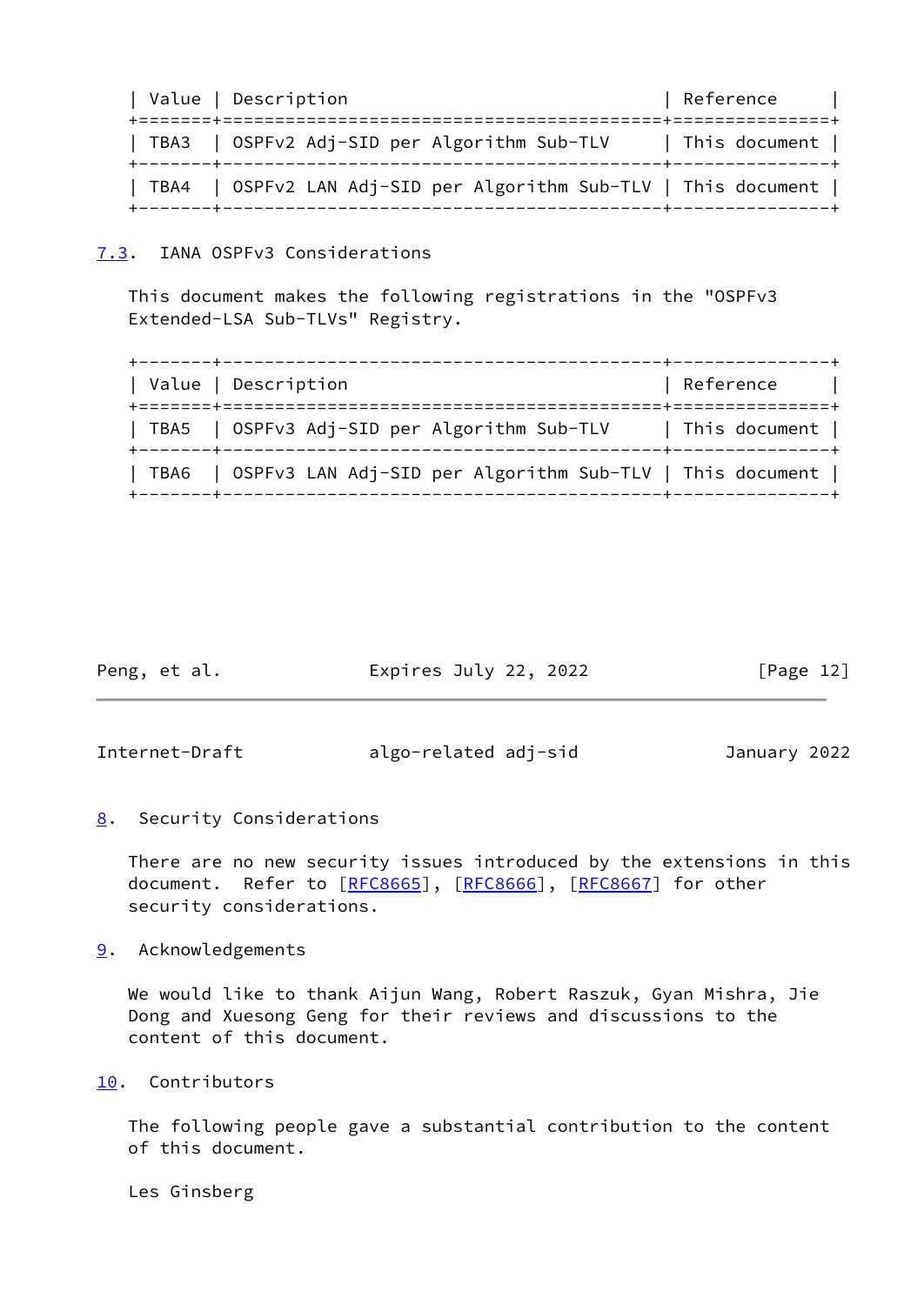Cisco Systems, Inc. United States of America Email: ginsberg@cisco.com

<span id="page-14-0"></span>[11.](#page-14-0) Normative References

<span id="page-14-2"></span>[I-D.ietf-lsr-flex-algo]

 Psenak, P., Hegde, S., Filsfils, C., Talaulikar, K., and A. Gulko, "IGP Flexible Algorithm", [draft-ietf-lsr-flex](https://datatracker.ietf.org/doc/pdf/draft-ietf-lsr-flex-algo-18) [algo-18](https://datatracker.ietf.org/doc/pdf/draft-ietf-lsr-flex-algo-18) (work in progress), October 2021.

- [RFC2119] Bradner, S., "Key words for use in RFCs to Indicate Requirement Levels", [BCP 14](https://datatracker.ietf.org/doc/pdf/bcp14), [RFC 2119](https://datatracker.ietf.org/doc/pdf/rfc2119), DOI 10.17487/RFC2119, March 1997, <[https://www.rfc-editor.org/info/rfc2119>](https://www.rfc-editor.org/info/rfc2119).
- [RFC7684] Psenak, P., Gredler, H., Shakir, R., Henderickx, W., Tantsura, J., and A. Lindem, "OSPFv2 Prefix/Link Attribute Advertisement", [RFC 7684,](https://datatracker.ietf.org/doc/pdf/rfc7684) DOI 10.17487/RFC7684, November 2015, [<https://www.rfc-editor.org/info/rfc7684](https://www.rfc-editor.org/info/rfc7684)>.
- [RFC8174] Leiba, B., "Ambiguity of Uppercase vs Lowercase in [RFC](https://datatracker.ietf.org/doc/pdf/rfc2119) [2119](https://datatracker.ietf.org/doc/pdf/rfc2119) Key Words", [BCP 14](https://datatracker.ietf.org/doc/pdf/bcp14), [RFC 8174,](https://datatracker.ietf.org/doc/pdf/rfc8174) DOI 10.17487/RFC8174. May 2017, [<https://www.rfc-editor.org/info/rfc8174](https://www.rfc-editor.org/info/rfc8174)>.
- [RFC8362] Lindem, A., Roy, A., Goethals, D., Reddy Vallem, V., and F. Baker, "OSPFv3 Link State Advertisement (LSA) Extensibility", [RFC 8362,](https://datatracker.ietf.org/doc/pdf/rfc8362) DOI 10.17487/RFC8362, April 2018, [<https://www.rfc-editor.org/info/rfc8362](https://www.rfc-editor.org/info/rfc8362)>.

| Peng, et al. | Expires July 22, 2022 | [Page 13] |
|--------------|-----------------------|-----------|
|--------------|-----------------------|-----------|

<span id="page-14-1"></span>Internet-Draft algo-related adj-sid January 2022

- [RFC8402] Filsfils, C., Ed., Previdi, S., Ed., Ginsberg, L., Decraene, B., Litkowski, S., and R. Shakir, "Segment Routing Architecture", [RFC 8402](https://datatracker.ietf.org/doc/pdf/rfc8402), DOI 10.17487/RFC8402, July 2018, <<https://www.rfc-editor.org/info/rfc8402>>.
- [RFC8665] Psenak, P., Ed., Previdi, S., Ed., Filsfils, C., Gredler, H., Shakir, R., Henderickx, W., and J. Tantsura, "OSPF Extensions for Segment Routing", [RFC 8665,](https://datatracker.ietf.org/doc/pdf/rfc8665) DOI 10.17487/RFC8665, December 2019, <[https://www.rfc-editor.org/info/rfc8665>](https://www.rfc-editor.org/info/rfc8665).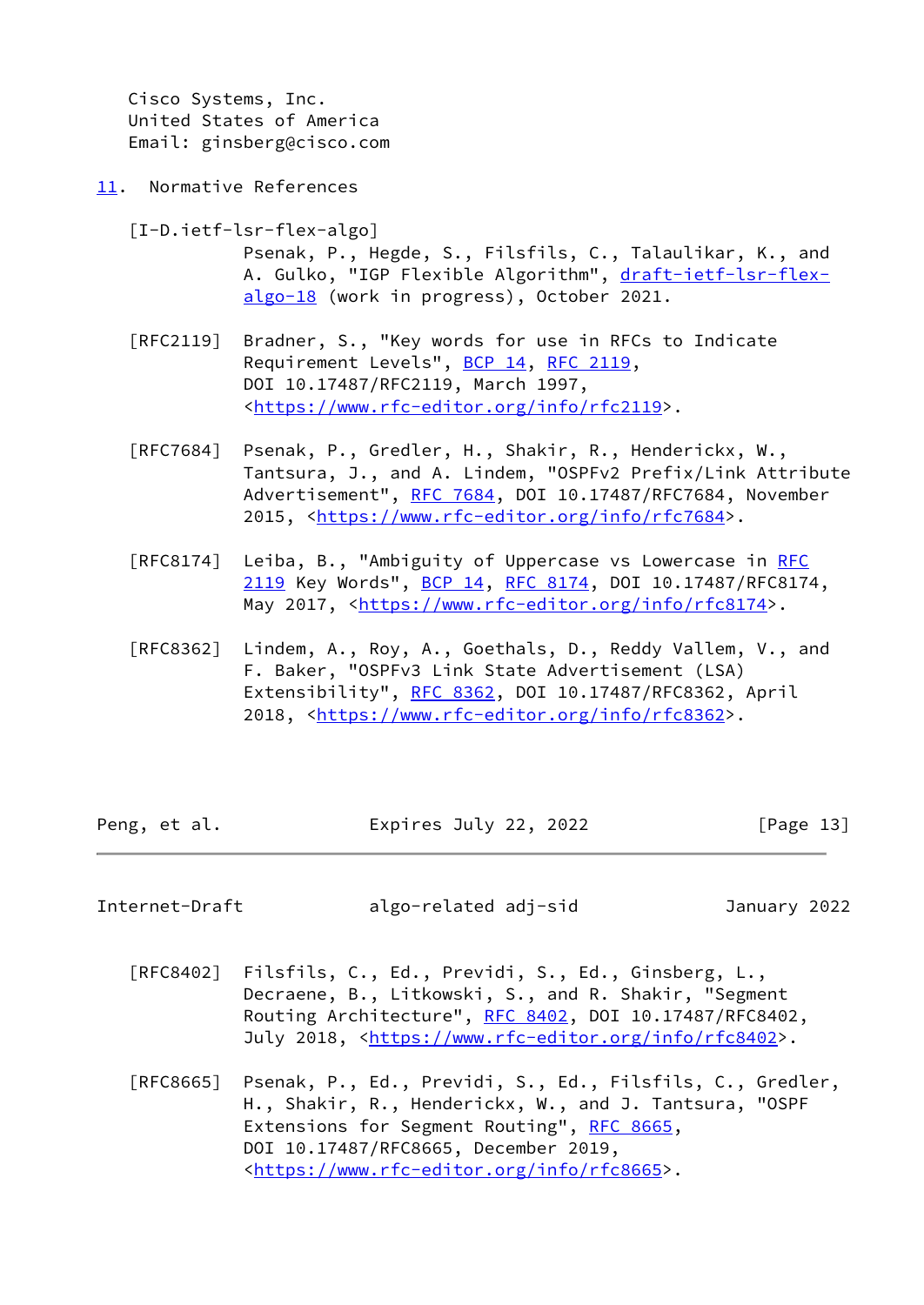[RFC8666] Psenak, P., Ed. and S. Previdi, Ed., "OSPFv3 Extensions for Segment Routing", [RFC 8666](https://datatracker.ietf.org/doc/pdf/rfc8666), DOI 10.17487/RFC8666, December 2019, <<https://www.rfc-editor.org/info/rfc8666>>.

 [RFC8667] Previdi, S., Ed., Ginsberg, L., Ed., Filsfils, C., Bashandy, A., Gredler, H., and B. Decraene, "IS-IS Extensions for Segment Routing", [RFC 8667,](https://datatracker.ietf.org/doc/pdf/rfc8667) DOI 10.17487/RFC8667, December 2019, <[https://www.rfc-editor.org/info/rfc8667>](https://www.rfc-editor.org/info/rfc8667).

Authors' Addresses

 Shaofu Peng ZTE Corporation China

Email: peng.shaofu@zte.com.cn

 Ran Chen ZTE Corporation China

Email: chen.ran@zte.com.cn

 Ketan Talaulikar Cisco Systems India

Email: ketant.ietf@gmail.com

| Peng, et al.   | Expires July 22, 2022 | $\lceil \text{Page 14} \rceil$ |
|----------------|-----------------------|--------------------------------|
|                |                       |                                |
| Internet-Draft | algo-related adj-sid  | January 2022                   |

 Peter Psenak Cisco Systems Slovakia